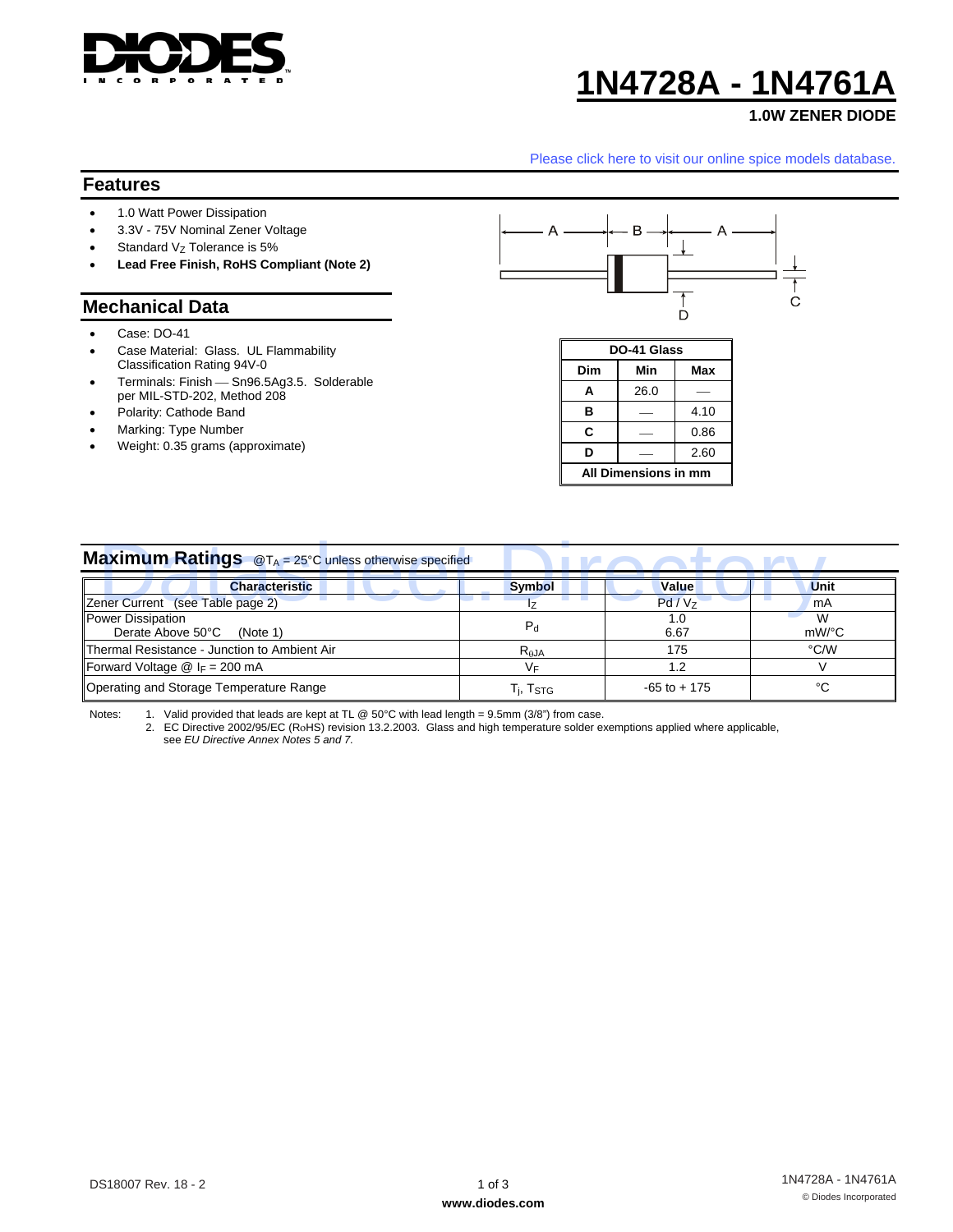

| <b>Electrical Characteristics</b><br>$\mathcal{Q}T_A$ = 25°C unless otherwise specified |                      |                               |                                            |            |                                                  |           |                                             |                            |                     |
|-----------------------------------------------------------------------------------------|----------------------|-------------------------------|--------------------------------------------|------------|--------------------------------------------------|-----------|---------------------------------------------|----------------------------|---------------------|
| <b>Nominal Zener</b><br>Voltage (Note 3)<br><b>Type</b>                                 |                      | <b>Test</b><br><b>Current</b> | <b>Maximum Zener Impedance</b><br>(Note 4) |            | <b>Maximum Reverse</b><br><b>Leakage Current</b> |           | <b>Max Surge</b><br><b>Current</b><br>8.3ms | Temperature<br>Coefficient |                     |
| <b>Number</b>                                                                           | $V_Z \otimes I_{ZT}$ | <b>Izt</b>                    | ZzT @ IzT                                  | Zzk @ Izk  | <b>Izk</b>                                       | <b>IR</b> | $@V_R$                                      | Izs                        | $@I_{ZT}$           |
|                                                                                         | (V)                  | (mA)                          | $(\Omega)$                                 | $(\Omega)$ | (mA)                                             | (µA)      | (V)                                         | (mA)                       | %/°C                |
| 1N4728A                                                                                 | 3.3                  | 76                            | 10                                         | 400        | 1.0                                              | 100       | 1.0                                         | 1380                       | $-0.08$ to $-0.05$  |
| 1N4729A                                                                                 | 3.6                  | 69                            | 10                                         | 400        | 1.0                                              | 100       | 1.0                                         | 1260                       | $-0.08$ to $-0.05$  |
| 1N4730A                                                                                 | 3.9                  | 64                            | 9.0                                        | 400        | 1.0                                              | 50        | 1.0                                         | 1190                       | $-0.07$ to $-0.02$  |
| 1N4731A                                                                                 | 4.3                  | 58                            | 9.0                                        | 400        | 1.0                                              | 10        | 1.0                                         | 1070                       | $-0.07$ to $-0.01$  |
| 1N4732A                                                                                 | 4.7                  | 53                            | 8.0                                        | 500        | 1.0                                              | 10        | 1.0                                         | 970                        | $-0.03$ to $+0.04$  |
| 1N4733A                                                                                 | 5.1                  | 49                            | 7.0                                        | 550        | 1.0                                              | 10        | 1.0                                         | 890                        | $-0.01$ to $+0.04$  |
| 1N4734A                                                                                 | 5.6                  | 45                            | 5.0                                        | 600        | 1.0                                              | 10        | 2.0                                         | 810                        | 0 to $+0.045$       |
| 1N4735A                                                                                 | 6.2                  | 41                            | 2.0                                        | 700        | 1.0                                              | 10        | 3.0                                         | 730                        | $+0.01$ to $+0.055$ |
| 1N4736A                                                                                 | 6.8                  | 37                            | 3.5                                        | 700        | 1.0                                              | 10        | 4.0                                         | 660                        | $+0.015$ to $+0.06$ |
| 1N4737A                                                                                 | 7.5                  | 34                            | 4.0                                        | 700        | 0.5                                              | 10        | 5.0                                         | 605                        | $+0.02$ to $+0.065$ |
| 1N4738A                                                                                 | 8.2                  | 31                            | 4.5                                        | 700        | 0.5                                              | 10        | 6.0                                         | 550                        | 0.03 to 0.07        |
| 1N4739A                                                                                 | 9.1                  | 28                            | 5.0                                        | 700        | 0.5                                              | 10        | 7.0                                         | 500                        | 0.035 to 0.075      |
| 1N4740A                                                                                 | 10                   | 25                            | 7.0                                        | 700        | 0.25                                             | 10        | 7.6                                         | 454                        | 0.04 to 0.08        |
| 1N4741A                                                                                 | 11                   | 23                            | 8.0                                        | 700        | 0.25                                             | 5.0       | 8.4                                         | 414                        | 0.045 to 0.08       |
| 1N4742A                                                                                 | 12                   | 21                            | 9.0                                        | 700        | 0.25                                             | 5.0       | 9.1                                         | 380                        | 0.045 to 0.085      |
| 1N4743A                                                                                 | 13                   | 19                            | 10                                         | 700        | 0.25                                             | 5.0       | 9.9                                         | 344                        | 0.05 to 0.085       |
| 1N4744A                                                                                 | 15                   | 17                            | 14                                         | 700        | 0.25                                             | 5.0       | 11.4                                        | 304                        | 0.055 to 0.09       |
| 1N4745A                                                                                 | 16                   | 15.5                          | 16                                         | 700        | 0.25                                             | 5.0       | 12.2                                        | 285                        | 0.055 to 0.09       |
| 1N4746A                                                                                 | 18                   | 14                            | 20                                         | 750        | 0.25                                             | 5.0       | 13.7                                        | 250                        | 0.06 to 0.09        |
| 1N4747A                                                                                 | 20                   | 12.5                          | 22                                         | 750        | 0.25                                             | 5.0       | 15.2                                        | 225                        | 0.06 to 0.09        |
| 1N4748A                                                                                 | 22                   | 11.5                          | 23                                         | 750        | 0.25                                             | 5.0       | 16.7                                        | 205                        | 0.06 to 0.095       |
| 1N4749A                                                                                 | 24                   | 10.5                          | 25                                         | 750        | 0.25                                             | 5.0       | 18.2                                        | 190                        | 0.06 to 0.095       |
| 1N4750A                                                                                 | 27                   | 9.5                           | 35                                         | 750        | 0.25                                             | 5.0       | 20.6                                        | 170                        | 0.06 to 0.095       |
| 1N4751A                                                                                 | 30                   | 8.5                           | 40                                         | 1000       | 0.25                                             | 5.0       | 22.8                                        | 150                        | 0.06 to 0.095       |
| 1N4752A                                                                                 | 33                   | 7.5                           | 45                                         | 1000       | 0.25                                             | 5.0       | 25.1                                        | 135                        | 0.06 to 0.095       |
| 1N4753A                                                                                 | 36                   | 7.0                           | 50                                         | 1000       | 0.25                                             | 5.0       | 27.4                                        | 125                        | 0.06 to 0.095       |
| 1N4754A                                                                                 | 39                   | 6.5                           | 60                                         | 1000       | 0.25                                             | 5.0       | 29.7                                        | 115                        | 0.06 to 0.095       |
| 1N4755A                                                                                 | 43                   | 6.0                           | 70                                         | 1500       | 0.25                                             | 5.0       | 32.7                                        | 110                        | 0.06 to 0.095       |
| 1N4756A                                                                                 | 47                   | 5.5                           | 80                                         | 1500       | 0.25                                             | 5.0       | 35.8                                        | 95                         | 0.06 to 0.095       |
| 1N4757A                                                                                 | 51                   | 5.0                           | 95                                         | 1500       | 0.25                                             | 5.0       | 38.8                                        | 90                         | 0.06 to 0.095       |
| 1N4758A                                                                                 | 56                   | 4.5                           | 110                                        | 2000       | 0.25                                             | 5.0       | 42.6                                        | 80                         | 0.06 to 0.095       |
| 1N4759A                                                                                 | 62                   | 4.0                           | 125                                        | 2000       | 0.25                                             | 5.0       | 47.1                                        | 70                         | 0.06 to 0.095       |
| 1N4760A                                                                                 | 68                   | 3.7                           | 150                                        | 2000       | 0.25                                             | 5.0       | 51.7                                        | 65                         | 0.06 to 0.095       |
| 1N4761A                                                                                 | 75                   | 3.3                           | 175                                        | 2000       | 0.25                                             | 5.0       | 56.0                                        | 60                         | 0.06 to 0.095       |

Notes: 3. Measured under thermal equilibrium and dc (I<sub>ZT</sub>) test conditions.<br>4. The Zener impedance is derived from the 60 Hz ac voltage which results when an ac current having an rms value equal to 10% of the Zener curre (I<sub>ZT</sub> or I<sub>zK</sub>) is superimposed on I<sub>ZT</sub> or I<sub>zK</sub>. Zener impedance is measured at two points to insure a sharp knee on the breakdown curve and to<br>eliminate unstable units.